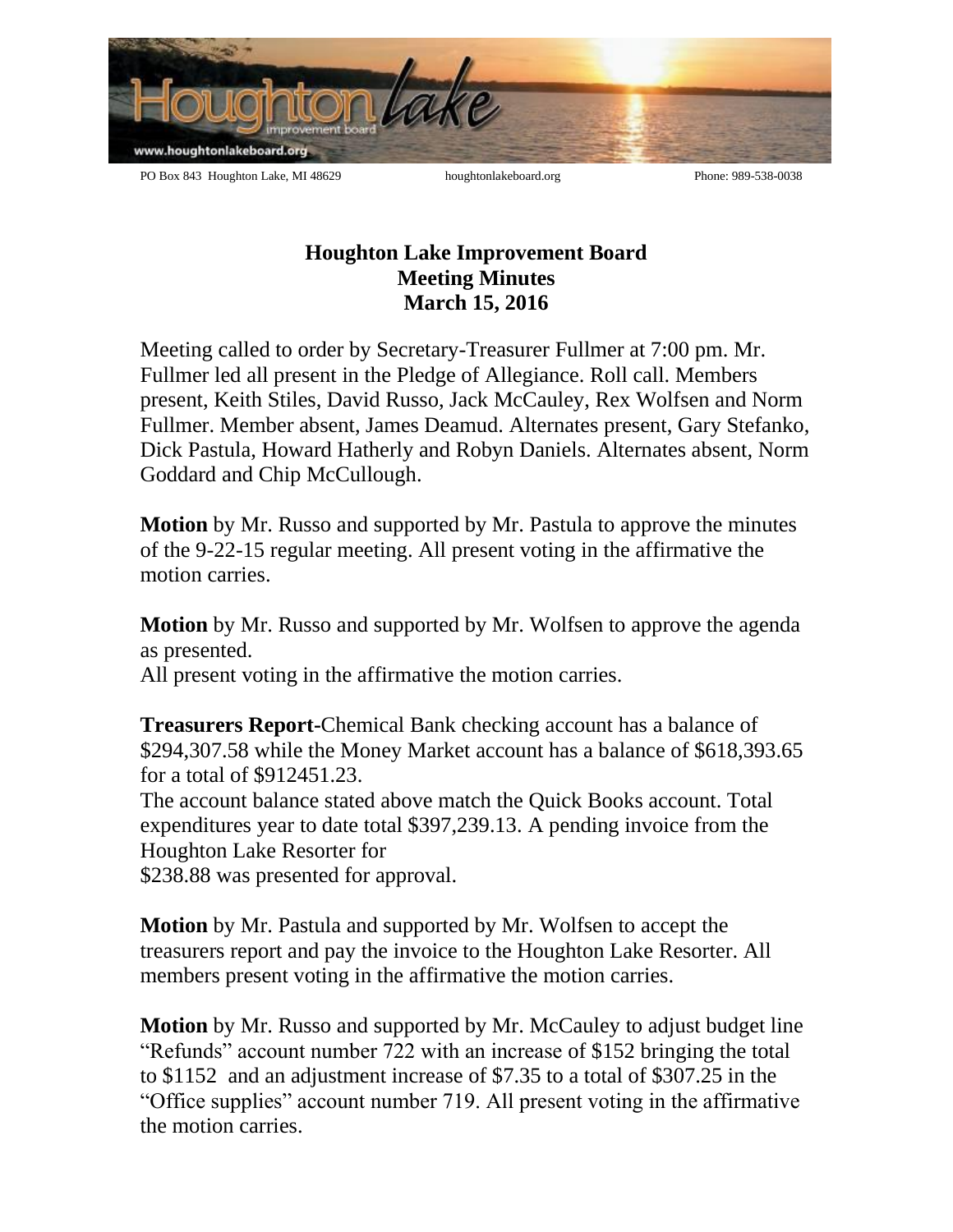**Motion** by Mr. Pastula and supported by Mr. Wolfsen to approve the proposed budget as presented beginning 4-1-16 through 3-31-17. Those voting in favor of the motion were Mr. McCauley, Mr. Russo, Mr. Wolfsen, Mr. Pastula and Mr. Fullmer. Mr. Stiles opposed the motion. Motion carries.

**Motion** by Mr. Russo and supported by Mr. Wolfsen to add Markey Township properties 805-023-0000 and 375-094-0000 both back lot residential to the HLIB assessment role. All members present voting in the affirmative the motion carries.

**Motion** by Mr. Russo and supported by Mr. Wolfsen to remove Denton Township property 016-002-0100 (1MF6) from the HLIB assessment role. This property is tax exempt per the Roscommon County Treasurer. All members present voting in the affirmative the motion carries.

**Motion** by Mr. Russo and supported by Mr. Pastula to approve and expenditure of \$5029.90 to continue the boat wash program with Muskegon River Watershed Assembly for the 2016 boating season. Those voting in favor of the motion were Mr. McCauley, Mr., Russo, Mr. Stiles, Mr. Wolfsen, Mr. Pastula and Mr. Fullmer. None were opposed. Motion carries.

**Motion** by Mr. Wolfsen and supported by Mr. Stiles to honor the wishes of petition signers in the McKinley Shores and North Cherokee Village (canal systems 5 and 6) to skip chemical treatment in 2016. Those voting in favor of the motion were Mr. McCauley, Mr. Russo, Mr. Pastula, Mr. Wolfsen, Mr. Stiles and Mr. Fullmer. None were opposed. Motion carries.

**Motion** by Mr. Russo and supported by Mr. Wolfsen authorizing Howard Hatherly to draft a letter of intent to the DNR as a first step in obtaining a permit for the construction of a permanent boat wash facility at the DNR launch site on the south shore of Houghton Lake. All those present voting in the affirmative the motion carries.

**Progressive|ae Report-**Mr. Groves reviewed a proposed contract for the coming season. Several questions were asked about the increase of 25% over last year's contract. Mr. Groves explained that additional services were added to the proposed contract. Board members inquired about the per acre cost of treatment. In response to the inquiry Mr. Groves stated the HLIB has a separate contract with Professional Lake Management. A contract with PLM was not presented.